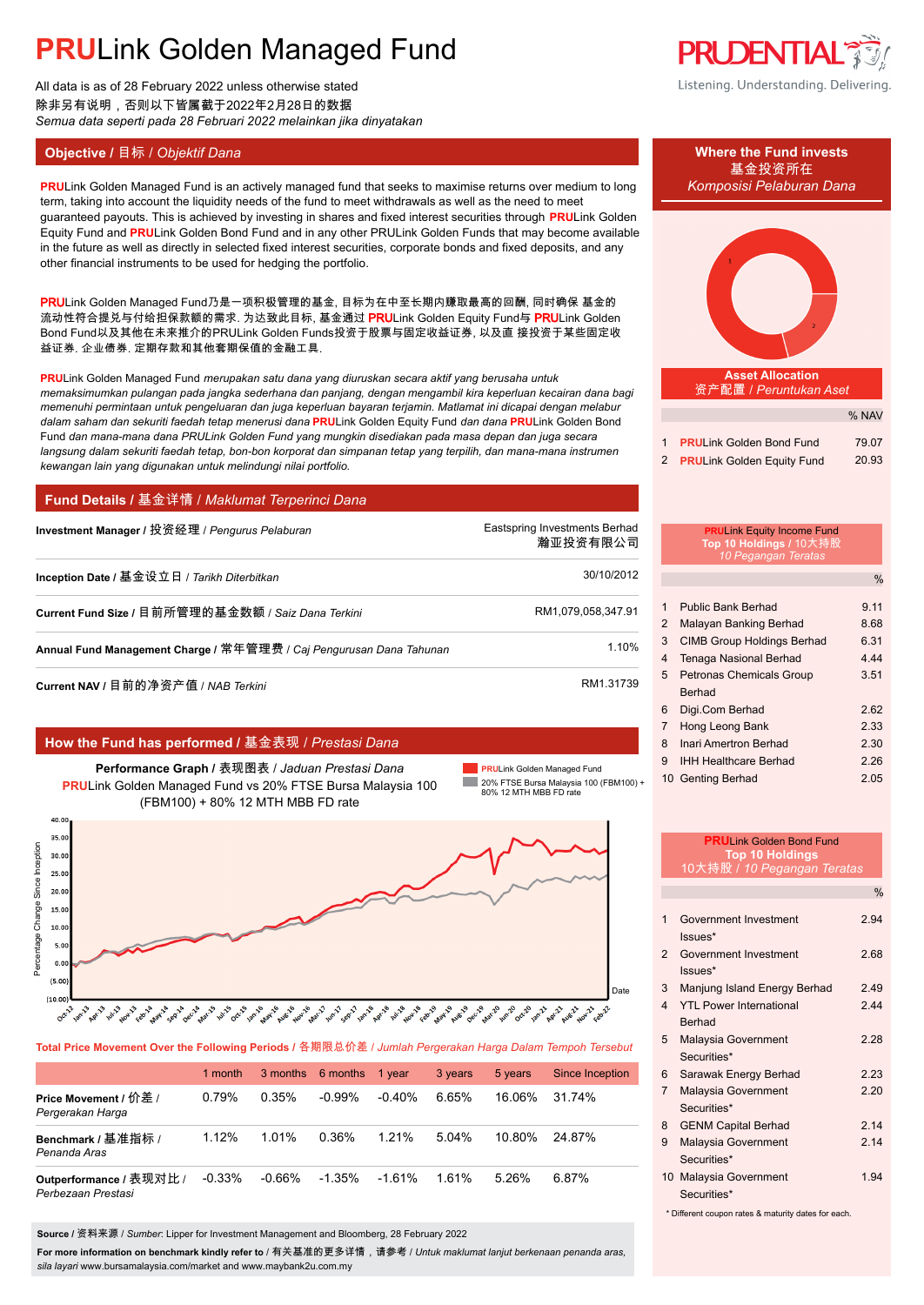All data is as of 28 February 2022 unless otherwise stated 除非另有说明,否则以下皆属截于2022年2月28日的数据 *Semua data seperti pada 28 Februari 2022 melainkan jika dinyatakan*

### **PRUDENTIAL** Listening. Understanding. Delivering.

### **Monthly Update /** 每月简报 / *Peningkatan Bulanan*

#### **Market Review /** 市场回顾 */ Tinjauan Bulanan*

#### **Equity /** 股票市场 */ Ekuiti.*

Malaysian equity markets closed higher in February despite volatility in global markets due to expectations of the US Federal Reserve tightening and Russia's invasion of Ukraine. Equity markets in Malaysia were buoyed from a rally in the plantation sector benefiting from the record high CPO prices that ended the month at RM7600/MT, whilst Brent crude oil prices hit USD109/bbl. The 4Q21 results season was stronger than expected as corporates benefitted from higher commodity prices (CPO and crude oil) and better sales following the lifting of the interstate travel ban in Oct 2021.

The FBMKLCI Index gained 96.01 points in February to close at 1,608.28 points, up 6.35%. The FBM Small Cap index gained 5.33% for the month but underperformed the FBMKLCI Index.

尽管全球市场因美联储收紧政策预期和俄罗斯入侵乌克兰而走势波动,马来西亚股市于2 月份收高,多谢种植领域涨势推动。原棕油价格以每公吨7600 令吉的历史新 高结束检讨月份下的交易,布伦特原油价格也触及每桶109 美元的水平;激励种植领域高奏凯歌。2021 年第四季度业绩季节表现较预期强劲,归功于企业在原棕油和 原油等商品价格走高下受惠,以及销售在跨州限制于2021 年 10 月取消后提高。

#### 富时隆综指于2月份起96.01点或6.35%,以1,608.28点挂收。富马小资本指数月内上涨5.33%,但跑输隆综指。

*Pasaran ekuiti Malaysia ditutup lebih tinggi pada bulan Februari walaupun volatiliti di pasaran global yang disebabkan oleh jangkaan pengetatan Rizab Persekutuan AS dan pencerobohan Rusia ke atas Ukraine. Pasaran ekuiti di Malaysia disokong oleh peningkatan sektor perladangan yang mendapat manfaat daripada harga rekod minyak sawit mentah (CPO) yang berakhir pada bulan tersebut pada RM7600 setan metrik, manakala harga minyak mentah Brent mencecah USD109 setong. Pelaporan perolehan 4Q21 lebih mantap daripada yang dijangkakan apabila sektor korporat mendapat manfaat daripada harga komoditi yang lebih tinggi (minyak sawit mentah dan minyak mentah) dan jualan yang lebih baik berikutan penarikan larangan perjalanan rentas negeri mulai Oktober 2021.*

*Indeks FBMKLCI menokok 96.01 mata pada bulan Februari lalu ditutup pada 1,608.28 mata, naik 6.35%. Indeks FBM Small Cap meningkat 5.33% dalam bulan tinjauan tetapi tidak mengatasi Index FBMKLCI.*

#### **Fixed Income /** 固定收益市场 */ Pendapatan Tetap*

*.* The Jan FOMC meeting minutes confirmed an increase in hawkishness as most officials viewed a faster pace of the federal funds rate hike was warranted on inflationary risk although no policy path was committed. The policymakers also noted the importance of retaining the flexibility in balance sheet reduction. The Jan 2022 inflation and core inflation of 7.5% YoY and 6.0% YoY prompted investors to project a more aggressive policy response from the Fed but yields have retreated from the peak on the Ukraine-Russia war. Separately, Fed Chair Powell said he is supportive of a 25bps hike in the upcoming FOMC meeting and did not rule out the possibility of larger than 25bps hikes later in 2022, while stressing the importance of being nimble in response to new data given the unfolding conflict in Ukraine.

Malaysia registered a 3.6% YoY GDP growth in 4Q2021 (3Q2021: -4.5% YoY) despite the estimated RM6.1b impact of floods in Dec 2021 (0.04% of GDP), bringing the 2021 full year GDP growth to 3.1% YoY on a broad-based recovery (2020: -5.6% YoY). More importantly, the strong rebound in 4Q2021 has brought GDP closer to pre-Covid levels and is expected to continue into 1H2022 amid capex recovery, strong external demand and further acceleration in the re-opening of economic activity and international borders as the government further relaxes Covid-19 SOPs.

Separately, Fitch Ratings reaffirmed Malaysia's sovereign rating at BBB+/Stable in Feb 2022 on the back of the country's strong and broad-based medium-term growth with a diversified export base that balances Malaysia's high debt level , lingering political uncertainty and limited budgetary flexibility.

As widely expected, Bank Negara Malaysia ("BNM") kept its Overnight Policy Rate unchanged at 1.75% at its Mar 2022 meeting. Globally, BNM noted that the overall recovery trajectory remains on track and more countries will transition to endemic management of Covid-19 but noted that inflation in many economies will remain elevated. Domestically, BNM indicated that growth will strengthen in 2022 on expansion in global demand, higher private consumption amid the improved labour market and targeted policy support as well as the expected reopening of international borders. However, these favourable factors appear to be moderated by the military conflict in Ukraine which is viewed as a "key risk" to global growth. Meanwhile, BNM expects inflation in Malaysia to remain moderate in 2022 although core inflation is set to normalise to around its long-term average. BNM continued to warn that the inflation outlook is subject to global commodity prices and prolonged supply-related disruptions.

Malaysia's MGS curve ended steeper in the month of Feb 2022. The yields of the 3-year and 10-year MGS declined 11bps and 1bp respectively to close at 2.71% and 3.67% while the yields of the 5-year and 15-year MGS rose 2bps and 3bps to close at 3.29% and 4.06% respectively. Meanwhile, yields of MGII closed mixed with yields of the 3-year and 15-year MGII declining 10bps and 14bps respectively to end the month at 2.81%, and 4.05% respectively while the 5-year and 10-year MGII closed the month higher at 3.43% (+16bps MoM) and 3.73% (+3bps MoM) respectively.

美联储公开市场委员会(FOMC)1月份会议纪要释放了更多鹰派信号。尽管当局没有对政策路径作出承诺,大部分官员认为,鉴于通胀风险,美联储加快联邦基金利 率的上调步伐是合理的举措。政策制定者还指出,保持缩减资产负债表的灵活性是至关重要的。2022 年 1 月通胀和核心通胀按年分别增长7.5%和6.0%,投资者预测 美联储将采取更积极的政策反应,但收益率已从乌克兰-俄罗斯战争的峰值回落。另一方面,美联储主席鲍威尔表示支持在即将召开的 FOMC 会议上加息25个基 点,同时不排除在 2022 年晚些时候升息超过 25 个基点的可能性,并强调鉴于乌克兰冲突不断扩大,该局必须灵活应对新数据。

尽管2021年 12 月发生的全国大水灾造成约61亿令吉的经济损失(占国内生产总值的0.04%),马来西亚 2021 年第四季度GDP按年增长3.6%(2021年第三季度:按 年-4.5%),使 2021 年全年经济在基础广泛的复苏下按年增长 3.1%(2020 年:按年-5.6%)。更重要的是,2021 年第四季度的强劲反弹使GDP 更接近疫情前的水 平,势头预计将持续到 2022 年上半年,归功于资本支出复苏、外部需求强劲以及政府进一步放宽新冠疫情标准作业程序,进一步加速经济活动和边境重新开放。

另外,惠誉评级在2022 年 2 月重申马来西亚主权评级为 BBB+/稳定,原因是中期增长强劲且基础广泛,同时多元化的出口基础平衡了马来西亚的高债务水平、挥之不 去的政治不确定性和有限的预算灵活性。

马来西亚国家银行("BNM")一如预期在2022年3月的会议上保持隔夜政策利率不变在1.75%。在全球范围内,国行指出,整体复苏轨迹仍处于正轨,更多国家将新冠 肺炎转为地方性流行病,但指出许多经济体的通胀率仍将居高不下。至于国内,国行表示,2022年成长将增强,多谢全球需求扩大、私人消费在劳动力市场改善下提 高、针对性的政策支持以及国际边界预期重新开放。然而,被视为全球增长"关键风险"的乌克兰军事冲突似乎抵销了这些有利因素。与此同时,国行预计马来西亚通胀 将于2022 年保持温和,尽管核心通胀将正常化至接近其长期平均水平。国行继续警告称,通胀前景将受到全球商品价格和长期供应中断的影响。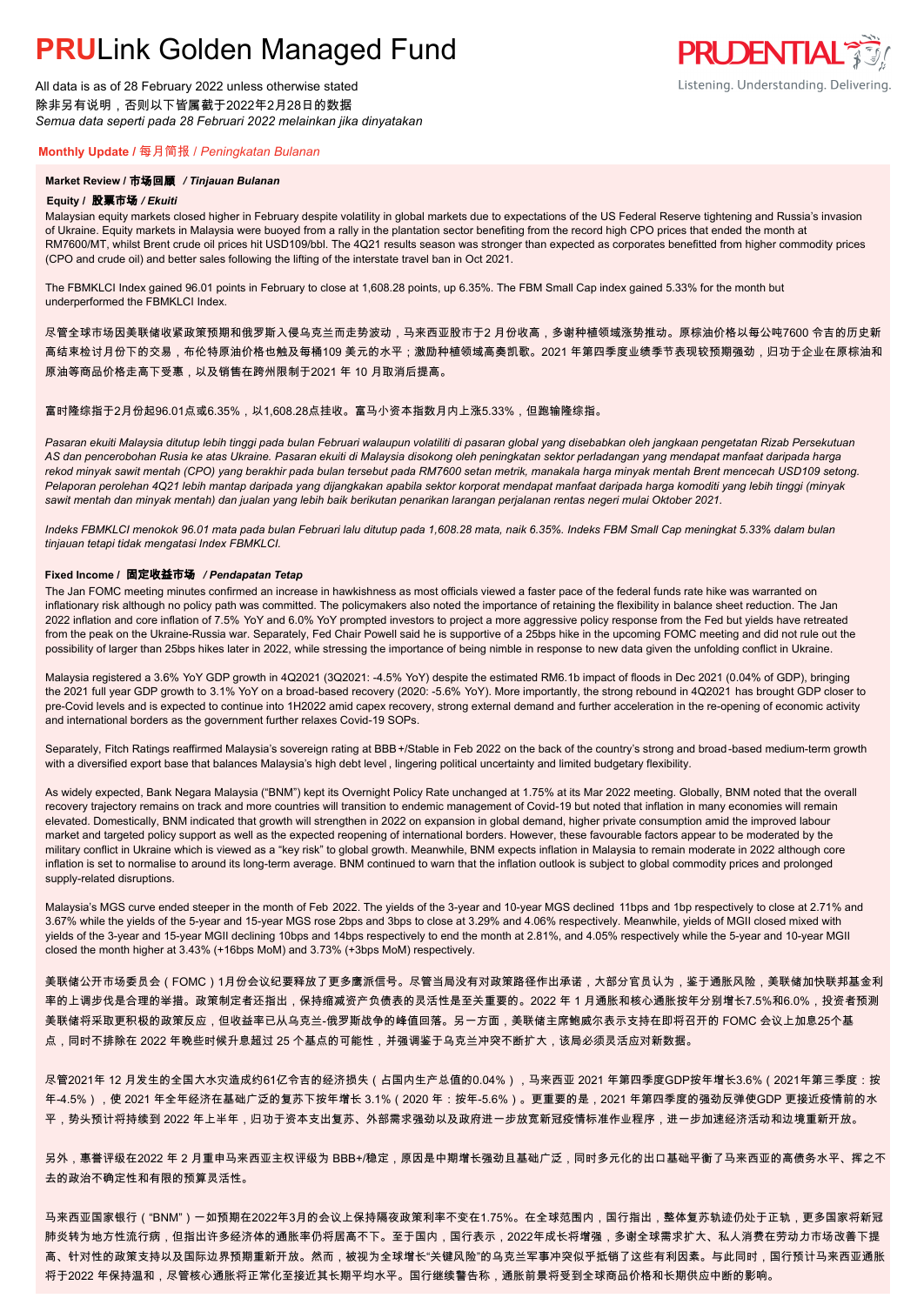

All data is as of 28 February 2022 unless otherwise stated 除非另有说明,否则以下皆属截于2022年2月28日的数据 *Semua data seperti pada 28 Februari 2022 melainkan jika dinyatakan*

2022年2月,大马政府债券收益率曲线以更加陡斜的姿态挂收。3年和10年大马政府债券收益率分别下跌11和1个基点,以2.71%和3.67%结束当月的交易;5年和15年 大马政府债券收益率则分别走高2个和3个基点,报3.29%和4.06%。与此同时,大马政府投资票据收益率起落参半,3年和15年大马政府投资票据分别走低10和14个基 点,以2.81%和4.05%挂收;5年和10年则分别走高至3.43%(按月起+16个基点)和3.73%(按月起+3个基点)。

*Minit mesyuarat FOMC Januari mengesahkan nada agresif yang semakin kuat kerana kebanyakan pegawai melihat tempo kenaikan kadar dana persekutuan yang lebih pantas mewajarkan risiko inflasi meskipun tiada laluan dasar yang pasti. Penggubal dasar juga menyatakan pentingnya mengekalkan fleksibiliti pengurangan kunci kira-kira. Inflasi 7.5% tahun ke tahun (YoY) dan inflasi teras 6.0% YoY pada Januari 2022 telah mendorong pelabur untuk mengunjurkan tindak balas dasar yang lebih agresif dari Fed tetapi hasil menyusut ekoran kemuncak perang Ukraine-Rusia. Secara berasingan, Pengerusi Fed Powell berkata beliau menyokong kenaikan 25 mata asas menjelang mesyuarat FOMC yang akan datang dan tidak menolak kemungkinan kenaikan melebihi 25 mata asas di kemudian tahun 2022, sambil menekankan pentingnya bergerak lincah sebagai tindak balas kepada data baru berikutan konflik yang melanda Ukraine.*

*Malaysia mencatatkan pertumbuhan KDNK 3.6% YoY pada 4Q2021 (3Q2021: -4.5% YoY) walaupun dianggarkan impak banjir sekitar RM6.1 bilion r pada 2021 Disember (0.04% daripada KDNK), maka pertumbuhan KDNK tahun 2021 menjadi 3.1% YoY berasaskan pemulihan meluas (2020: -5.6% YoY). Lebih penting lagi, pemulihan 4Q2021 yang kukuh telah mendorong KDNK lebih dekat pada tahap pra-Covid dan dijangka akan berterusan pada setengah tahun pertama 2022 di tengah-tengah pemulihan pengembangan modal, permintaan luar yang kukuh di samping pecutan pembukaan semula aktiviti ekonomi dan sempadan antarabangsa sebaik kerajaan melonggarkan lagi SOP Covid-19.*

*Secara berasingan, Fitch Ratings mengesahkan penarafan kerajaan Malaysia di tahap BBB+/ stabil pada 2022 Februari berikutan pertumbuhan jangka sederhana negara yang kukuh lagi meluas dengan kepelbagaian eksport mengimbangi tahap hutang yang tinggi, ketakpastian politik yang berlegar dan fleksibiliti belanjawan yang terhad.*

*Seperti yang dijangkakan, Bank Negara Malaysia ("BNM") mengekalkan Kadar Dasar Semalamannya pada 1.75% semasa mesyuarat Mac 2022. Di peringkat global, BNM menyatakan bahawa keseluruhan trajektori pemulihan berada di landasan dan lebih banyak negara akan beralih kepada pengurusan endemik Covid-19 namun menyatakan bahawa inflasi dalam banyak ekonomi akan terus meningkat. Secara domestik, BNM menunjukkan bahawa pertumbuhan akan mengukuh pada tahun 2022 ekoran pengembangan permintaan global, penggunaan swasta yang lebih tinggi di tengah-tengah pasaran buruh yang lebih baik dan sokongan dasar yang disasarkan serta jangkaan pembukaan semula sempadan antarabangsa. Namun begitu, faktor-faktor yang menggalakkan ini disederhanakan oleh konflik ketenteraan di Ukraine yang dilihat sebagai "risiko utama" kepada pertumbuhan global. Sementara itu, BNM menjangkakan inflasi di Malaysia kekal sederhana bagi tahun 2022 walaupun inflasi teras ditetapkan untuk penormalan pada sekitar purata jangka panjangnya. BNM terus memberi amaran bahawa prospek inflasi tertakluk kepada harga komoditi global dan gangguan yang berkaitan dengan bekalan yang berlarutan.*

*Keluk MGS Malaysia berakhir lebih curam pada bulan Februari 2022. Hasil MGS 3 tahun dan 10 tahun masing-masing merosot 11 mata asas dan 1 mata asas lalu ditutup pada 2.71% dan 3.67%, manakala hasil MGS 5 tahun dan 15 tahun menokok 2 mata asas dan 3 mata asas, ditutup pada 3.29% dan 4.06%. Sementara itu, hasil MGII ditutup bercampur-campur dengan hasil MGII 3 tahun dan 15 tahun masing-masing merosot 10 mata asas dan 14 mata asas lalu menamatkan bulan tinjauan pada 2.81%, dan 4.05% manakala MGII 5 tahun dan 10 tahun ditutup pada 3.43% [+16 mata asas bulan ke bulan (MoM)] dan 3.73% (+3 mata asas MoM).*

#### **Market Outlook /** 市场展望 */ Gambaran Bulanan*

#### **Equity /** 股票市场 */ Ekuiti .*

The resulting impact of the Ukraine-Russia conflict of higher commodity prices would have been slight positive for Malaysia given that Malaysia is a net oil exporting country and one of the larger exporters of crude palm oil. However, the flip side is the government finances which will be stretched even more with the much higher fuel subsidies they will now need to provide given the capped prices of RON95 and subsidized diesel prices offered at the pump. Reopening has been on track as more restrictions are being slowly lifted but continued high new Covid-19 cases daily will be a dampener on consumer behavior. Recurring destructive flood incidences in Malaysia will be negative for long term investments. Politics will remain in the limelight with the upcoming Johor State Elections, which could well have a bearing on how early the GE15 will be called. Nevertheless, the recent market corrections may provide an opportunity to accumulate fundamentally strong stocks at better valuations.

鉴于马来西亚是石油净出口国和较大的原棕油出口国之一,乌克兰-俄罗斯冲突导致商品价格上涨为大马带来轻微的利好效益。然而,另一方面,政府财政将更加捉襟 <mark>见肘;在政府为RON95汽油设定了顶价并提供柴油价格补贴的情况下,它目前需要提供更高的燃料补贴。随着更多限制逐渐解除,重新开放已步入正轨,但每天持续</mark> 高企的Covid-19 新增病例将抑制消费者行为。大马经常发生破坏性的严重水灾事件将对长期投资产生负面影响。柔佛州即将迎来州选举,使政治继续成为焦点;此发 展与第15 届全国大选举行的时间息息相关。尽管如此,最近的市场调整或提供了良机,让投资者以更佳的估值积累基本面强劲的股票。

*Impak harga komoditi lebih tinggi yang terhasil daripada konflik Ukraine-Rusia sedikit positif bagi Malaysia memandangkan Malaysia merupakan negara pengeksport minyak bersih dan salah satu pengeksport minyak sawit mentah yang lebih besar. Walau bagaimanapun pada sisi lain, kewangan kerajaan akan lebih meregang susulan subsidi bahan api yang lebih tinggi yang perlu disediakan sementelah harga RON95 yang dihadkan dan harga diesel bersubsidi yang ditawarkan di stesen pam minyak.*

*Pembukaan semula berada di landasan berikutan lebih banyak sekatan sedang ditarik balik secara perlahan-lahan tetapi kelangsungan kes baru Covid-19 setiap hari akan menjadi penebat tingkah laku pengguna. Insiden banjir buruk yang berulang kali di Malaysia akan menjadi unsur negatif bagi pelaburan jangka panjang. Politik akan kekal menarik perhatian menjelang pilihan raya negeri Johor tidak lama lagi, yang dapat memberi petunjuk kepada seberapa awal PRU15 akan diumumkan. Namun begitu, pembetulan pasaran baru-baru ini boleh menyediakan peluang untuk mengumpulkan stok yang ampuh dengan penilaian yang lebih baik.*

#### **Fixed Income /** 固定收益市场 */ Pendapatan Tetap*

*.* Malaysia's headline inflation rate decelerated to 2.3% YoY in Jan 2022 (Dec 2021: 3.2% YoY) as higher Food & Non-Alcoholic Beverages (+3.6% YoY) and Transport (+6.0% YoY) inflations were partially offset by a softer growth in Housing , Water, Electricity, Gas and Other Fuels (+0.7 % YoY) price. Having said that, core inflation rose to +1.6% YoY compared to 1.1% YoY in the previous month. Given the government's commitment to ensure price stability of basic necessities , inflation rate for 2022 is expected to remain modest, averaging 2% to 3%.

There will be three auctions in the month of Mar 2022, the re-opening of the 15 Y MGS 04/37, the re-opening of the 20-year MGII 09/41 and the re-opening of the 3 Y MGS 03/25. While there is still ample liquidity in the system, the outcome of these auctions is likely to be influenced by prevailing market sentiment. On the corporate front, we expect mixed demand for corporate bonds as investors continue to be selective in their investments.

The developments in Ukraine have shocked the financial markets globally. The various sanctions imposed, news on Russia halting fertilizer exports as well as the US and its allies discussing about a possible ban on Russian oil imports have kept commodity prices at elevated levels, giving rise to stagflation fears. The fears have been reflected in the flattening of the UST yield curve with the spread between the 2-year and 10-year UST narrowing to around 25bps compared to about 80bps in early Jan 2022. While inflationary pressures had stayed relatively muted for most Asian countries in 2021, the risk of the spike in commodity prices aggravating inflation and adversely affecting growth recovery could be substantial if the crisis is prolonged .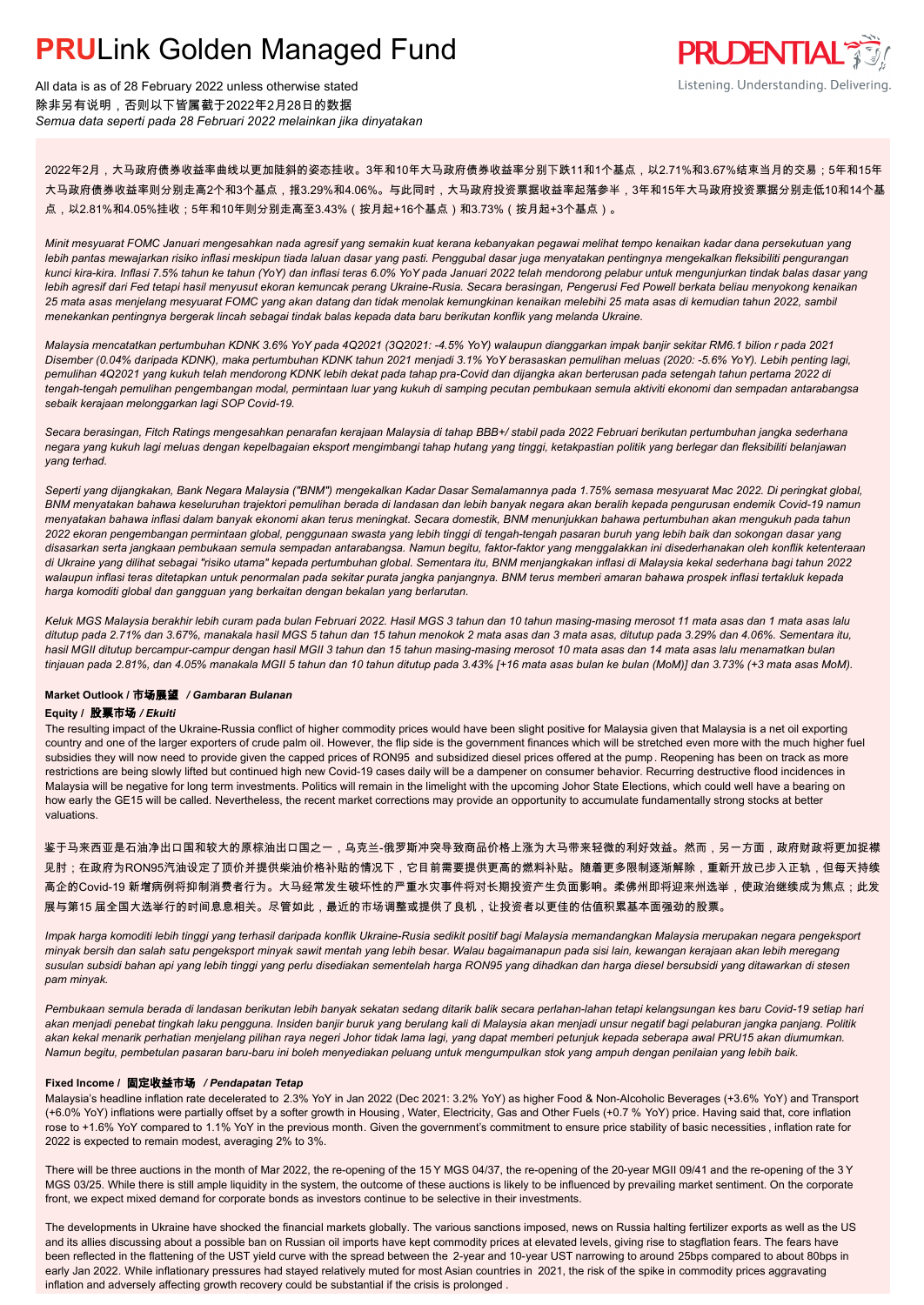

All data is as of 28 February 2022 unless otherwise stated 除非另有说明,否则以下皆属截于2022年2月28日的数据 *Semua data seperti pada 28 Februari 2022 melainkan jika dinyatakan*

Malaysia's sovereign yield curve closed mixed in the month of Feb 2022. Globally, markets were driven by inflation concerns and the worsened Ukraine-Russia crisis in the month while the domestic bond market remained resilient during this period. We expect the soaring oil prices, the great uncertainty over the Ukraine-Russia crisis as well as the pace and extent of the Fed's policy normalization to be the focus of investors amid a lack of domestic catalyst in the near future . For 2022, we believe the main themes surrounding the Malaysian bond market are Malaysia's economic growth , monetary policy normalization, potential general elections and the supply-demand dynamics. On balance, we still see bonds facing some headwinds in the medium-term on the back of an expected sustainable economic recovery, still unfavourable demand-supply dynamics and some inflationary pressures, triggered by elevated global commodity prices.

马来西亚总体通货膨胀率于2022年1月按年减速到2.3%(2021年12月:按年3.2%)。食品与非酒精饮料和运输走高,按年分别起+3.6%和+6.0%;但住 房、水、电、天然气和其他燃料价格(按年+0.7%)增长放缓部分抵消了其他类别走高带来的影响。尽管如此,核心通货膨胀按年增长到+1.6%,比较之前一个月的是 按年1.1%。鉴于政府承诺确保必需品价格稳定,预计 2022 年的通货膨胀率将保持在 2% 至 3% 的适中范围。

2022年3月将有三项招标,包括15年期大马政府债券04/37、20年期大马政府投资票据09/41和3年期大马政府债券03/25的增额发行。尽管系统中仍有充裕的流动 性,这些招标的结果料将取决于当前的市场情绪。企业债券方面,我们预料市场对企业债券的需求将参差不齐,因为投资者继续在投资方面保持选择性。

乌克兰的事态发展在全球金融市场抛下了震撼弹。各种制裁的实施、俄罗斯中止化肥出口以及美国和其盟友讨论可能禁止俄罗斯石油进口等消息使大宗商品价格处于 高位,引发了市场对滞胀的担忧。这种顾虑反映在美国国债收益率曲线的趋平走势上,两年期和 10 年期美国国债收益率之间的利差收窄至 25 个基点左右,2022 年 1 月上旬的是约为 80 个基点。尽管大多数亚洲国家2021 年的通胀压力相对保持温和,如果危机持续下去,大宗商品价格飙升加剧通货膨胀并对增长复苏产生不利影响 的风险可能会很大。

2022年2月,马来西亚主权收益率曲线以起落参半的姿态挂收。在全球范围内,市场受到通胀顾虑和月内乌克兰-俄罗斯危机恶化的左右,而国内债券市场在此期间保 持坚韧。在近期国内缺乏催化剂的情况下,我们预计油价飙升、乌俄危机引发的巨大不确定性以及美联储政策正常化的步伐和程度将成为投资者关注的焦点。2022 年,我们认为围绕马来西亚债券市场的关键主题包括大马的经济增长、货币政策正常化、潜在的全国大选以及供需动态。总的来说,在预期的可持续经济复苏、依然 不利的供需动态和全球大宗商品价格上涨引发通胀压力的背景下,我们仍然认为债券将在中期内面临逆风。

*Kadar inflasi utama Malaysia berkurangan kepada 2.3% YoY pada Januari 2022 (Disember 2021: 3.2% YoY) berikutan Makanan & Minuman Bukan Alkohol (+ 3.6% YoY) yang lebih tinggi dan inflasi Pengangkutan (+ 6.0% YoY) sebahagiannya diimbangi oleh pertumbuhan harga yang lebih lembut sektor Perumahan, Air, Elektrik, Gas dan Bahan Api Lain (+0.7% YoY). Oleh yang demikian, inflasi teras meningkat kepada + 1.6% YoY berbanding 1.1% YoY pada bulan sebelumnya. Mengambil kira komitmen kerajaan untuk memastikan kestabilan harga keperluan asas, kadar inflasi bagi 2022 dijangka akan kekal sederhana, dengan purata 2% hingga 3%.*

*Terdapat tiga lelongan pada bulan Mac 2022, pembukaan semula MGS 04/37, pembukaan semula MGII 20 tahun 09/41 dan pembukaan semula MGS 03/25. Meskipun kecairan dalam sistem masih mengucur, hasil lelongan ini mungkin akan dipengaruhi oleh sentimen pasaran semasa. Meninjau sektor korporat, kami menjangkakan permintaan ke atas bon korporat akan bercampur-campur memandangkan para pelabur terus selektif dalam pelaburan mereka.*

*Perkembangan di Ukraine telah mengejutkan pasaran kewangan di seluruh dunia. Susulan pelbagai sekatan yang dikenakan, berita mengenai eksport baja Rusia yang terhenti, begitu juga AS dan sekutunya membincangkan tentang kemungkinan pengharaman import minyak Rusia telah menetapkan harga komoditi pada paras yang tinggi telah menimbulkan ketakutan stagflasi. Ketakutan dicerminkan oleh keluk hasil UST yang mendatar, dengan spread antara UST 2 tahun dan 10 tahun menyempit sekitar 25 mata asas berbanding kira-kira 80 mata asas pada awal Januari 2022. Walaupun tekanan inflasi masih lagi rendah secara relatif bagi kebanyakan negara Asia pada tahun 2021, namun risiko kenaikan harga komoditi yang memburukkan lagi inflasi dan menjejaskan pemulihan pertumbuhan boleh menjadi cukup besar jika krisis tersebut berpanjangan.*

*Keluk hasil kerajaan Malaysia ditutup bercampur-campur pada bulan Februari 2022. Di peringkat global, pasaran didorong oleh kebimbangan inflasi dan krisis Ukraine-Rusia yang semakin parah pada bulan itu sementara pasaran bon domestik kekal mapan dalam tempoh yang sama. Kami menjangkakan harga minyak akan melambung tinggi, ketakpastian yang besar seputar krisis Ukraine-Rusia serta tempo dan tahap normalisasi dasar Fed akan menjadi tumpuan pelabur di tengah-tengah kekurangan pemangkin domestik dalam masa terdekat. Bagi tahun 2022, kami percaya tema utama yang menyelubungi pasaran bon Malaysia adalah pertumbuhan ekonomi Malaysia, normalisasi dasar monetari, kemungkinan pilihan raya umum dan dinamik permintaan-penawaran. Menyorot keseimbangan, kami masih melihat bon yang mendepani tantangan dalam jangka sederhana susulan pemulihan ekonomi yang dijangkakan, dinamik permintaan-penawaran yang suram dan sebilangan tekanan inflasi yang dicetuskan oleh harga komoditi global yang meningkat.*

#### **Fund Review & Strategy /** 基金表现评论与投资策略 */ Tinjauan dan Strategi Dana*

The Fund returned 0.79% for the month, underperforming the benchmark return of 1.12% by 0.33%. Year-to-date, the Fund returned -0.22%, underperforming the benchmark return of 0.42% by 0.64%.

For equity, the underperformance was mainly due to the Fund's underweight in plantation stocks. For fixed income, the underperformance was attributed the negative performance of the CIS. The Malaysian bond market has been relatively subdued despite significant global volatility in global rates markets.

As of end-February 2022, the Fund has 20.9% exposure in equity and 79.1% in bonds (versus Neutral position of 20:80 equity:bond).

本基金于检讨月份下交出0.79%回酬,基准的是1.12%,所以较基准落后0.33%。年度至今,基金取得-0.22%回酬,较回酬为0.42%的基准逊色0.64%。

股票投资方面,表现逊色主要是因为基金减持种植股。至于固定收益,走势不佳归咎于集体投资计划(CIS)表现负面。尽管全球利率市场大幅波动,马来西亚债券市场相对走势温 和。

截至2022年2月底,此基金在股票的投资比重为20.9%,债券的是79.1%(对比20:80股票:债券的中和部署)。

*Dana mencatat pulangan 0.79% dalam bulan tinjauan, tidak mengatasi pulangan penanda aras 1.12% sebanyak 0.33%. Sejak awal tahun hingga kini, Dana mengembalikan pulangan -0.22%, tidak mengatasi pulangan penanda aras 0.42% sebanyak 0.64%.*

*Prestasi ekuiti yang kurang memberangsangkan disebabkan oleh kekurangan pegangan Dana dalam stok perladangan. Prestasi pendapatan tetap yang merosot pula dikaitkan dengan pencapaian negatif CIS. Pasaran bon Malaysia secara relatifnya agak lemah walaupun terdapat ketaktentuan sejagat yang ketara di pasaran kadar global.*

*Sehingga akhir Februari 2022, Dana mempunyai 20.9% pendedahan dalam ekuiti dan 79.1% dalam bon (berbanding kedudukan Neutral 20:80 ekuiti:bon).*